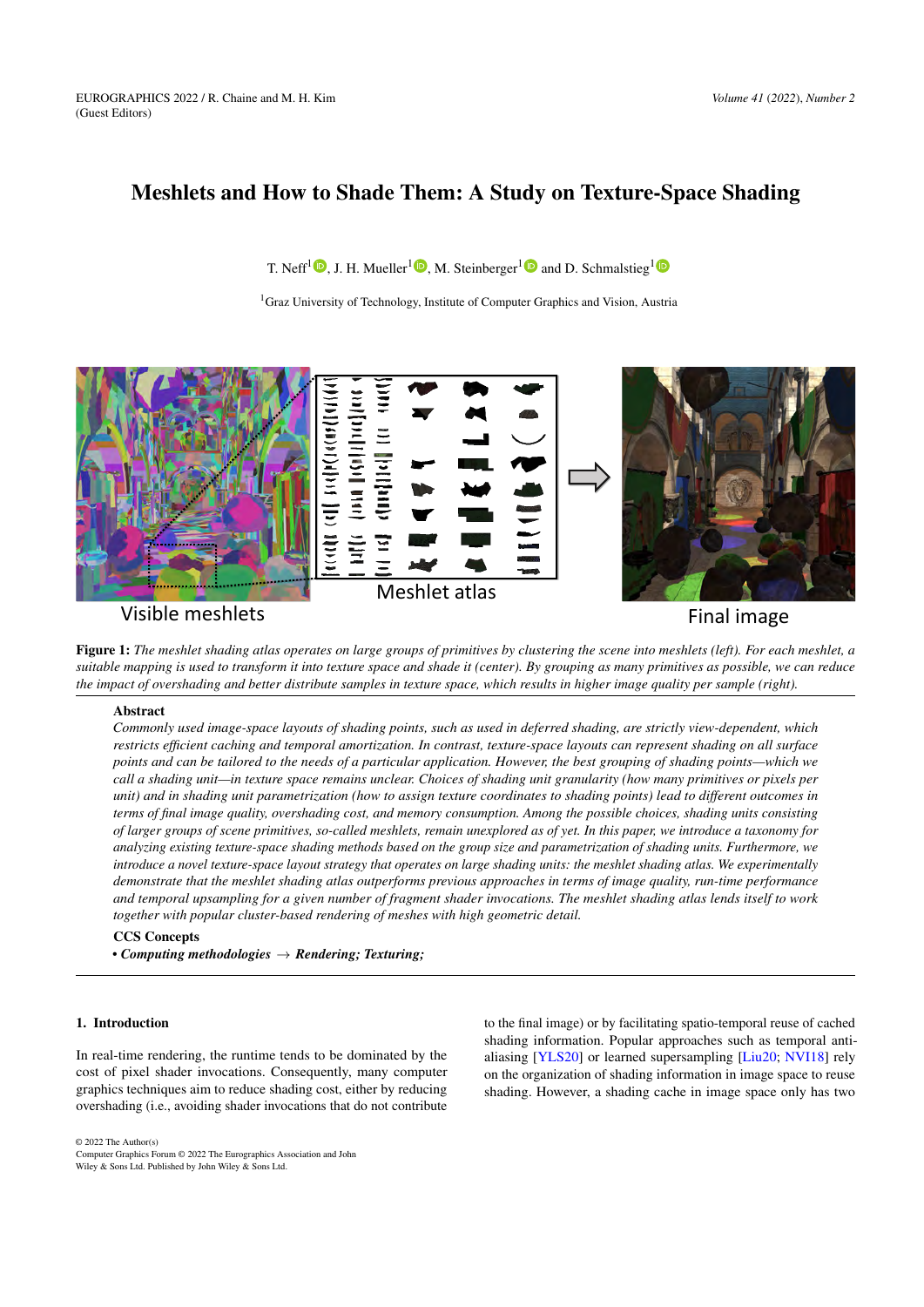<span id="page-1-1"></span>dimensions, and its sample distribution is view-dependent, making it a poor match for techniques that rely on coherence in object space. For example, global illumination (e.g., Lumen [\[Epi21a\]](#page-10-3)), stochastic sampling [RLC<sup>\*</sup>11] or disocclusion-free image warping [\[PZ17\]](#page-10-5) require identifying a 3D neighborhood of a shading point in object space. Besides better support for this class of algorithm, caching in object space enables much longer periods of shading reuse compared to image-space caching [\[MNV\\*21\]](#page-10-6).

For these and other reasons, recent research has investigated object-space shading representations. Unlike image space, object space allows for a wide variety of layouts, each with its own set of advantages and disadvantages. Some object-space shading methods index into the cache directly from the 3D coordinates of shading points—for instance, using 3D hashing [\[RLC\\*11;](#page-10-4) [LD12\]](#page-10-7). Alas, this form of indexing precludes the use of hardware features such as texture interpolation, which makes a high-performance implementation difficult. Therefore, most object-space shading methods rely on a *parametrization* of shading point coordinates that maps into a suitably chosen texture space.

All of these *texture-space shading* (TSS) techniques require answering two key questions: (1) How should shading points be grouped into what Mueller et al. [\[MNV\\*21\]](#page-10-6) call a *shading unit* (SU), which contains shading points that are processed and stored together? (2) How should the *parametrization* that maps an SU into a given texture space be determined?

The choice of SU grouping and SU parametrization determines the two essential performance characteristics of a TSS technique, namely, *image quality* and *shader invocations*. These characteristics form a trade-off: Image quality depends on the ability to reconstruct a target image from the shading cache. Ideally, the shading cache is filled with exactly the samples required to reconstruct the target image at reference quality (which is usually derived from a supersampled forward rendering of the same scene).

In general, the ideal sample selection is not known in advance, so oversampling, undersampling, or distortion occurs. *Oversampling* means generating samples at a higher than necessary resolution, generating samples which do not appear in the target image, or generating duplicate samples. Although oversampling can enhance the image quality, it also increases the number of shader invocations and, thus, the cost. Oversampling may also be amortized when more than one final image is reconstructed from a given shading cache. Applications of such multi-view rendering include stereo displays, framerate upsampling with image warping, or game streaming for multiple players. Like oversampling, *undersampling* is also generally undesirable. It reduces the number of shader invocations, but leads to a deterioration of image quality. *Distortion* refers to sample patterns that do not match the final reconstruction sample distribution. Especially angular distortion is bothersome, as it leads to oversampling and undersampling at the same time, even when the number of samples in the shading cache matches the number of samples in the target.

Besides image quality and shader invocations, an additional concern is the *memory footprint*. A mandatory requirement of TSS is that each shading point must have a unique mapping to a texel. If large scenes containing more surface points than would fit into GPU

memory are desired, this unique mapping must reside sparsely in texture space, i.e., only the currently visible portion of the scene is mapped to valid cache addresses. This requirement influences the choice of SU parametrization. In particular, sparse textures cannot solely rely on a statically determined UV-parametrization (also known as *pre-charting*). To support sparse residency, pre-charting must always be combined with an online parametrization that determines the final size and placement of an SU in texture space. In this paper, we focus on methods that support sparse residency and the trade-off between image quality and shader invocations, but not on memory efficiency. We assume that the resident set of a scene does not exceed the GPU memory capacity.

The choice of SU grouping is also influenced by the recent trend in GPU programming towards favoring large(r) clusters of primitives [\[NVI18;](#page-10-2) [Epi21b\]](#page-10-8). This trend is not considered in previous TSS techniques, which operate on small pixel blocks or on few  $(1-3)$ triangles. Small SU group sizes have a poor ratio of interior area to border length, leading to substantial overshading, and require more effort for border handling. A larger SU group size may overcome these difficulties.

Consequently, we introduce a novel TSS method, called meshlet shading atlas (MSA), that operates on clusters of primitives which match the preferred primitive granularity of the GPU hardware. MSA operates on groups consisting of a varying number of spatially coherent triangles, called *meshlets*, and makes use of recent NVIDIA extensions to transform and shade such meshlets. MSA combines the memory management for sparse residency [\[MVD\\*18\]](#page-10-9) with an SU configuration that can be customized by choosing the best SU group size (i.e., triangle counts per meshlet) and SU parametrization (pre-charted or derived from the current view). By comparing MSA to previous TSS methods, we make the following contributions:

- We show how MSA extends existing work by classifying it within our texture-space shading taxonomy.
- We address the question how an SU parametrization based on precharting compares to an SU parametrization determined based on online perspective projection to the current view.
- We investigate how image quality is influenced by the number of primitives in an SU.
- We show that using large meshlets is advantageous for temporal accumulation, temporal upsampling and run-time performance.
- We demonstrate that MSA outperforms existing methods in terms of quality per shaded pixel.

#### <span id="page-1-0"></span>2. Background

In recent years, TSS techniques mainly focused on efficient spatiotemporal caching and reuse of shading information in order to enhance applications such as streaming rendering, virtual reality, or real-time global illumination. New TSS methods have clearly brought advances in sampling efficiency, memory requirements and image quality. Yet, it remains difficult to compare methods and to reason about their specific benefits and drawbacks.

All texture-space rendering systems can be roughly divided into four stages: *visibility* (a.k.a. geometry pre-pass), *memory management*, *shading* and *final image* rendering. Among those, the visibility stage is independent of the other stages, as it only serves to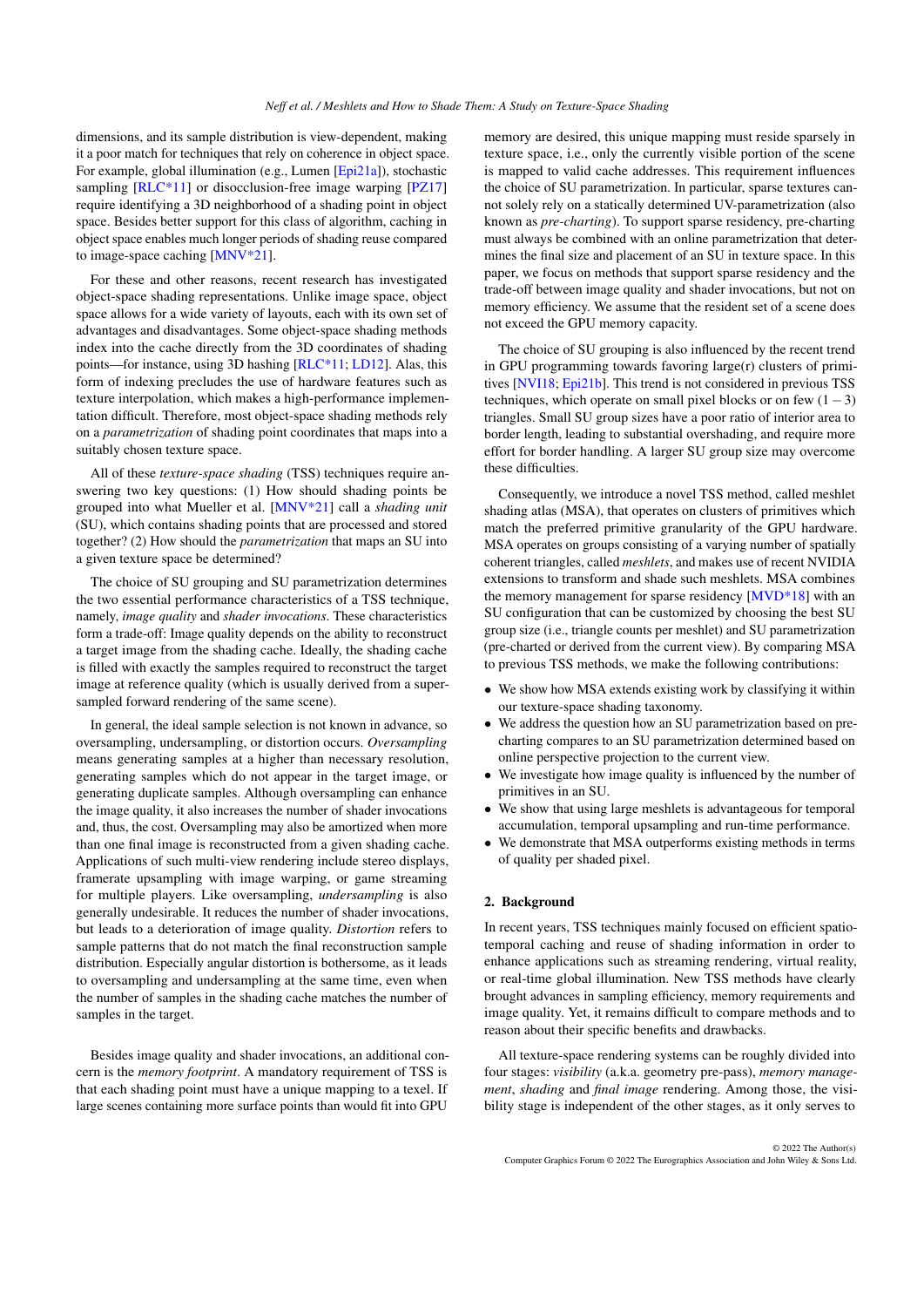#### *Neff et al. / Meshlets and How to Shade Them: A Study on Texture-Space Shading*

<span id="page-2-1"></span><span id="page-2-0"></span>

Figure 2: *Texture-space methods can be characterized along two dimensions: The SU parametrization can be less or more view dependent, and the SU group size can be larger or smaller. Because we must also distinguish by SU group type (pixel or primitive), the group size is ambiguous – one primitive can be smaller than one pixel, although this is not usually the case. This observation explains why competing TSS methods may or may not agree on performance comparisons, since results are dependent on the choice of primitives in the scene. Our new family of methods, MSA, occupies the previously neglected space with large primitive counts and view-dependence in size or projection.*

determine the relevant portion of the scene. In its simplest form, it can just be an exact visible set of primitives or shading points, but more sophisticated approaches can make use of visibility data structures [\[HSS19b\]](#page-10-10) or sample a potentially visible set [\[MVD\\*18\]](#page-10-9). Final rendering always samples the shading cache, but can otherwise use arbitrary image synthesis approaches, be it forward rendering, deferred rendering or ray-tracing. Hence, the two remaining stages, *memory management* and *shading*, form the core of TSS techniques, and we will discuss only these stages further here.

We have already identified SU grouping and SU parametrization as the two key parameters that characterize a TSS technique. We use these two parameters as the dimensions of a taxonomy that lets us classify existing techniques and identify gaps in the design space of possible TSS techniques. This taxonomy is illustrated in Figure [2,](#page-2-0) and we will refer to it in the following discussion.

The SU grouping, arranged along the vertical axis in the figure, can either be done on shading points or on primitives. Both types of SU need to be given a contiguous array of pixels in the shading cache. Hence, we require a suitable SU parametrization from shading points to cache entries. The SU parametrization, arranged along the horizontal axis in the figure, can be roughly subdivided into methods that use pre-charting and methods that use a view-dependent projection. Pre-charting can be completely view-independent, but it can also enforce a pixel budget in the shading cache based on a viewdependent size estimate of the SU. Perspective projection methods are view-dependent by definition, but we can further distinguish methods that use a pure perspective projection and methods that try to strike a compromise between view-independence and viewdependence to facilitate better reuse (labeled "perspective-corrected" and "orthographic" in the figure).

Techniques using *forward rendering* occupy the top right corner, corresponding to pure perspective projections of single pixels in the image space of the final view. This choice has the lowest overhead and no overshading. It is also the configuration used in multi-sample

© 2022 The Author(s) Computer Graphics Forum © 2022 The Eurographics Association and John Wiley & Sons Ltd. anti-aliasing [\[Ake93\]](#page-10-11) and temporal anti-aliasing [\[YLS20\]](#page-10-0). Multisample anti-aliasing can be interpreted as a TSS technique if we count sub-pixel coverage samples as an SU grouping. Along similar lines, temporal anti-aliasing can be interpreted as a TSS technique if we count reverse reprojection [\[NSL\\*07\]](#page-10-12) as an SU parametrization. Variable-rate shading (VRS) [\[HGF14\]](#page-10-13) is another technique relying on pure perspective projection, applied on an SU group size slightly larger than a single pixel (e.g.,  $16 \times 16$  pixels). It adapts the number of shader invocations across image space according to a user-specified value per screen tile. VRS is useful in applications such as lens-distortion compensation for virtual reality headsets or content-aware blurring.

*Pre-charting* is favorable if the scene has been authored using globally non-overlapping texture coordinates. In our taxonomy, precharting occupies the spot on the top left. The most prominent TSS technique in this space is texel shading (TS) [\[HY16\]](#page-10-14), which operates on tiles (i.e., SU groupings) of  $8 \times 8$  pixels in the pre-charted UV space. A first geometry pass determines which shading points are visible and marks the corresponding SU and mip level. A second pass determines the shading for the marked SU set, stored at the right mip level. A third pass computes a final image by sampling the shading cache with trilinear interpolation. To handle trilinear interpolation correctly, the shade queuing pass needs to account for borders in UV islands by using conservative rasterization, and it needs to mark all tiles that will be required by the trilinear filter during display. The pre-charting of TS consumes a large amount of memory, especially if the texture-space needs to be unwrapped onto multiple layers for overlapping UV maps. However, hardware support for sparse textures could potentially be utilized to reduce memory pressure. Although there is considerable reuse between samples, the main cause of overshading in TS is that each sample with trilinear interpolation can potentially touch eight tiles. This results in more overshading, even if only those texels would be shaded that are absolutely necessary to generate the final image.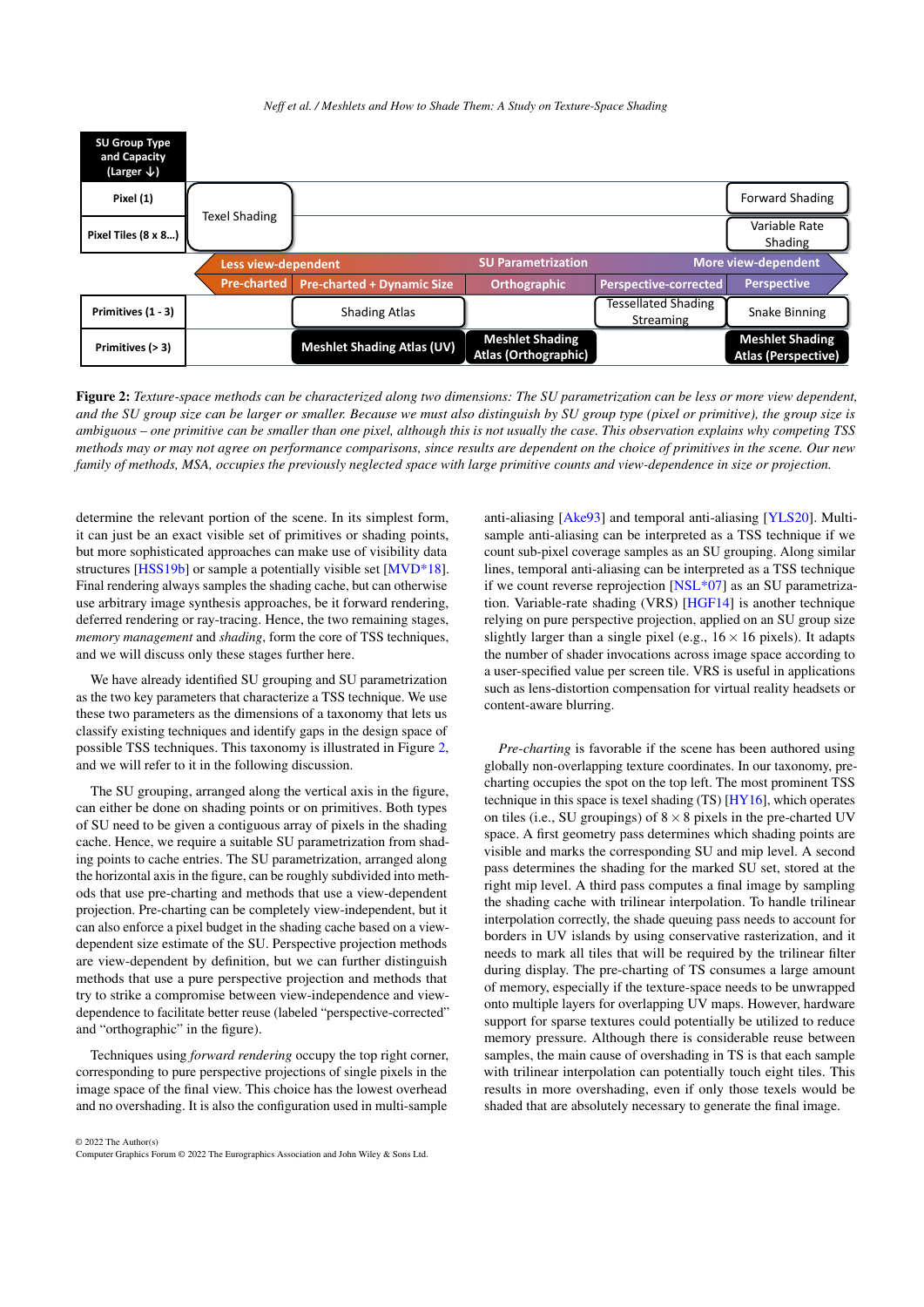<span id="page-3-2"></span><span id="page-3-0"></span>

Figure 3: *The MSA pipeline consists of* 5 *stages. First,* preprocessing *clusters large coherent groups of primitives into meshlets. During run-time,* visibility *is determined per meshlet. Then,* memory management *is performed by considering space inside the texture atlas based on the screen-space size of each meshlet. Afterwards, meshlets are* shaded *using mesh shaders and the previously determined parametrization. Finally, the* display *stage can sample independently from the atlas. Working with meshlets, we make use of efficient mesh shaders throughout the pipeline.*

*Small primitive sets* as SU grouping are favorable for streaming and for supporting extended periods of temporal amortization. Among these TSS techniques, which can be found in the bottom half of the table, are the *shading atlas (SA)* [\[MVD\\*18\]](#page-10-9), *tessellated shading streaming* [\[HSS19a\]](#page-10-15), and *snake binning* [\[HSS21\]](#page-10-16). Rather than pre-charting the whole scene with unique coordinates, the preprocessing used in these techniques just breaks down the scene into groups consisting of a few primitives. At runtime, a visibility prepass determines the visible SU set and a size for each SU. From the visible set, a memory management pass determines each SU parametrization to generate a densely packed chart. The shading pass uses this SU parametrization to fill the shading cache. The rationale of this type of approach is that spatially coherent primitives represent a natural grouping of pixels, making groups of primitives more memory efficient than groups of pixels. The disadvantage is that grouping triangles of different sizes or shapes may cause various sampling problems.

The shading atlas (SA) [\[MVD\\*18\]](#page-10-9) is a TSS technique that specifically targets compactness and temporal coherence. Its groups consist of 1−3 triangles. For each visible SU, a rectangular area of suitable size in the shading cache is determined, which is entirely filled with shading points of the SU primitives. For final rendering, a half-pixel offset within each block is used to enable bilinear sampling. The simple and efficient SU parametrization comes at the price of a disregard for perspective effects. If primitives within an SU require different sample distributions or sizes, SA tends to produce overor undersampling artifacts. The major benefit of SA is that the SU parametrization must only be updated after a significant change in image-space size, an optimal behavior for temporal coherence and video encoding.

Tessellated shading streaming [\[HSS19a\]](#page-10-15) uses a single primitive as its SU grouping. Inspired by non-standard texture-space representations such as Ptex [\[BL08\]](#page-10-17) and Mesh Color Textures [\[Yuk17\]](#page-10-18), it exploits the hardware tessellation stages to improve sampling and packing efficiency by uniformly sampling near-equilateral triangles. Samples are adjusted based on a perspective correction to prevent sampling artifacts for non-uniform triangles. For slanted triangles, the authors propose an oversampling approach, splitting these triangles into two right-angled triangles and conservatively oversampling

them by 25% to 35%. Compared to SA, tessellated shading streaming incorporates perspective information more strongly into its SU parametrization. Most of its overshading comes from increasing the border of individual triangles to support bilinear sampling and from the handling of slanted triangles.

Snake binning (SB) [\[HSS21\]](#page-10-16) takes the ideas of tessellated shading streaming further towards a fully perspective SU parametrization. To obtain a tightly packed shading cache, triangles are binned in to two dimensions: the image-space height and the angle adjoining the longest edge. This binning enables dense packing in texture space after a simple rotation of the triangles. A hysteresis is applied to the binning to ensure a sufficient amount of temporal coherence across frames. The main downside of SB is that temporal coherence breaks down if its bins overflow, making it necessary to reserve a substantial amount of empty space. Its sampling errors mostly come from the discrete binning, which introduces minor distortions if the geometry does not fully match the bin size. Furthermore, large bins are very sparsely filled. Finally, bilinear sampling of isolated triangles requires conservative rasterization with significant overshading.

Figure [2](#page-2-0) reveals that the bottom area, i.e., TSS with SU groupings of more than a handful of primitives, has not been explored so far. In the next section, we will present a method that relies on groups of up to 84 triangles, and can leverage special hardware support in the form of mesh shaders for additional acceleration.

## <span id="page-3-1"></span>3. Meshlet shading atlas

Approaches using small shading units either trade compactness and temporal coherence for sampling distortion, such as the shading atlas (SA), or they favor low amounts of distortion at the cost of overshading many individual triangles, such as snake binning (SB). A remedy is to use larger groups, which reduces overshading while keeping distortion low. To this end, we propose a novel texture-space shading approach, the meshlet shading atlas (MSA). It is optimized to take advantage of modern GPU hardware by grouping many primitives into a meshlet. Compared to individual primitives, meshlets have a much better ratio of border to interior area, leading to a substantial reduction of overshading owed to the need for redundant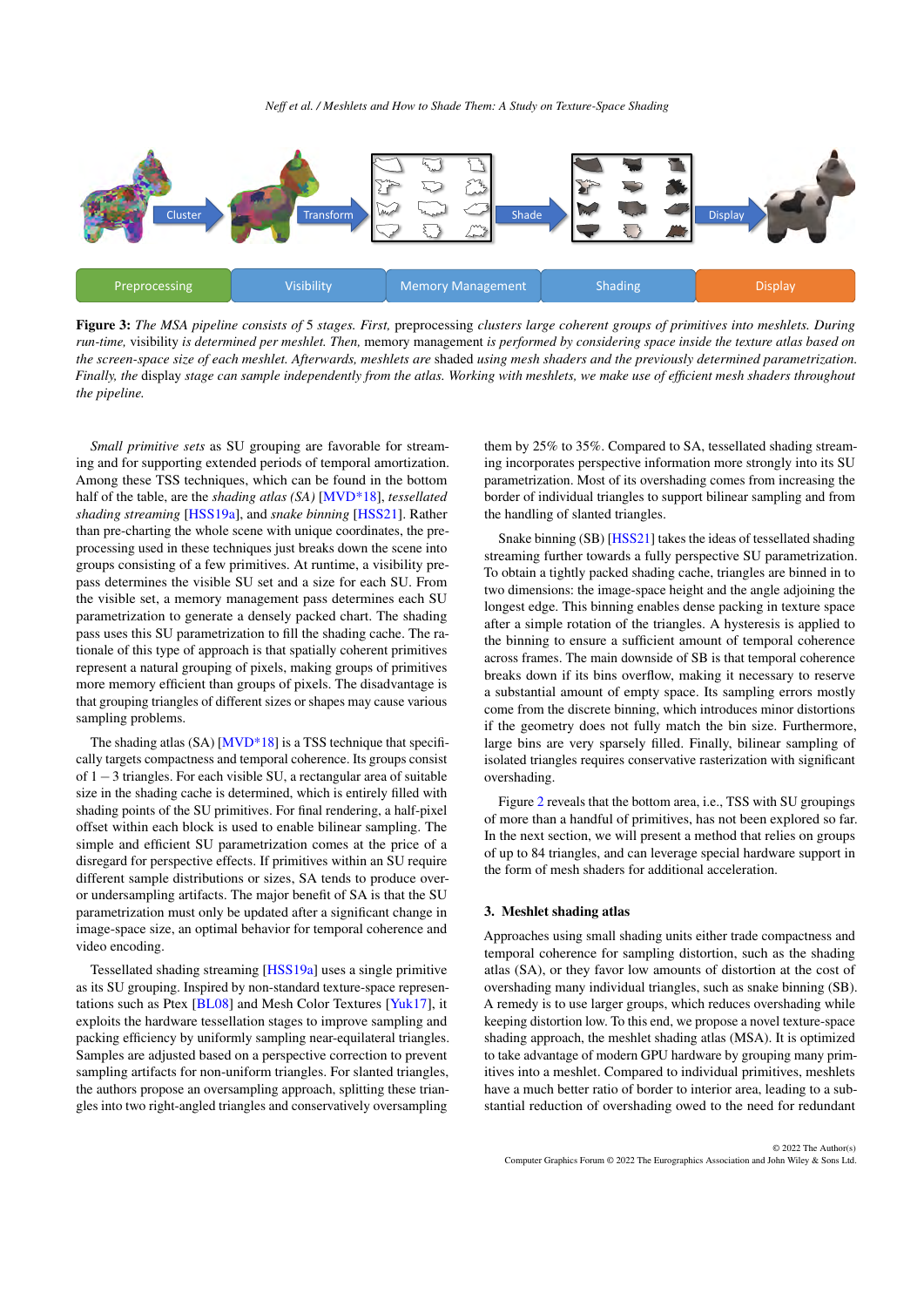<span id="page-4-1"></span><span id="page-4-0"></span>

Figure 4: *We use hierarchical clustering of primitives into meshlets. (b) A naive clustering may greedily group meshlets and produce suboptimal layouts after mapping them into texture space. (c) Our extended Garland [\[GWH01\]](#page-10-19) approach favors uniform meshlets that do not vary significantly in their surface normals. (d, e, f) A naive approach cannot account for special cases that lead to meshlets that can exhibit sampling issues or wasted memory under various parametrizations. (g) Ideally, uniformly clustered meshlets (as targeted by our clustering approach) utilize the space inside the atlas efficiently and are well behaved for arbitrary parametrizations.*

pixels at the border of an SU. At the same time, MSA preserves the benefits of temporal coherence, caching and upsampling that we have observed for methods based on small primitive sets. As the final SU parametrization is determined at runtime, we have the opportunity to combine view-dependent projection and pre-charting to keep distortion low. The SU packing of MSA extends the memory management of rectangular power-of-two-sized blocks proposed by SA, but replaces its SU grouping  $(1-3 \text{ triangles in a rectangular})$ block) with SU handling at meshlet granularity. This decision lets us speed up all relevant stages of the pipeline by relying on mesh shaders [\[NVI18\]](#page-10-2) for memory management, shading and display.

The full MSA pipeline is shown in Figure [3.](#page-3-0) In a *preprocessing* pass, performed once per scene, it gathers spatially coherent *meshlets* of up to 84 triangles as recommended for current GPU hardware. In the *visibility* pass, it renders a visibility buffer [\[BH13\]](#page-10-20) at meshlet granularity. For framerate upsampling and streaming, it predicts one or multiple future camera poses and combines the visibility results.

The *memory management* operates on rectangular *blocks* with power-of-two sizes that are allocated and deallocated in parallel. These blocks are managed within power-of-two wide columns inside square *superblocks*. Each superblock can contain blocks of a specific *width* and variable *height*. The memory management commences in three steps. First, all previously visible meshlets that are now invisible are deallocated, freeing up their slots within the superblock and potentially deallocating empty superblocks. Second, for each visible meshlet, we determine its texture-space *block size* by modifying the *level selection* pass of the original SA [\[MVD\\*18\]](#page-10-9) to account for meshlets. We describe in Section [3.2](#page-5-0) how the block sizes and SU parametrization for meshlets are determined. The resulting target block size is then slightly increased to account for bilinear sampling and can be biased to meet a specific shading budget. Finally, we allocate one rectangular block for each visible meshlet based on the previously determined size.

The *shading* pass iterates over the shading cache and invokes the fragment shader for every texel of each visible meshlet. Shader image footprints [\[NVI18\]](#page-10-2) could be used at this point to further reduce the overshading, but only if temporal accumulation, frame-to-frame caching or novel view generation are not required. The *display* pass renders all visible meshlets to the current view with bilinear sam-

© 2022 The Author(s) Computer Graphics Forum © 2022 The Eurographics Association and John Wiley & Sons Ltd. pling from the shading cache, using the SU parametrization that was determined during the memory management stage. This provides a flexible, effective solution to combine efficient temporal caching and upsampling, while avoiding sampling errors and overshading caused by an SU that is too small.

## 3.1. Meshlet generation

A good meshlet generation ensures that the resulting meshlets can be mapped into the atlas with as little distortion as possible, while being agnostic to the actual parametrization. Ideal meshlets are flat to prevent overshading of backfaces; their borders should be as convex as possible to avoid wasting space in the atlas, and they should not overlap themselves after perspective projection.

An ideal geometric pipeline for the MSA would include levels of detail (LOD) that contain optimized meshlets for specific viewing distances.However, for simplicity, we first preprocess the scene geometry globally without LOD (using a maximum edge length of 0.1 units in world space), ensuring that the geometric resolution is fine enough such that grouping triangles does not produce meshlets that exceed the maximum block size in texture space. This establishes a baseline that follows the trend of modern micropolygon real-time rendering content.

Second, we generate our meshlets by applying a modified version of the hierarchical clustering proposed by Garland et al. [\[GWH01\]](#page-10-19). This clustering method first constructs a dual graph, where each node corresponds to a face cluster, and edge contractions within this graph correspond to merging two clusters. During clustering, a greedy optimization scheme assigns each potential merge a cost depending on the geometric properties of the merged cluster. We modify this cost function to prioritize more important properties for our meshlets, and our final cost function is defined as follows:

$$
C = \alpha \cdot E_{fit} + \beta \cdot E_{dir} + \gamma \cdot E_{shape} + \delta \cdot E_{count}. \tag{1}
$$

 $E_{fit}$ ,  $E_{dir}$  and  $E_{shape}$  are the original error measures introduced by Garland et al. that describe the flatness, orientation and compactness of the resulting cluster, respectively [\[GWH01\]](#page-10-19). *Ecount* is an additional term that encourages cluster merges to target the maximum meshlet sizes, which will bias otherwise equal merges towards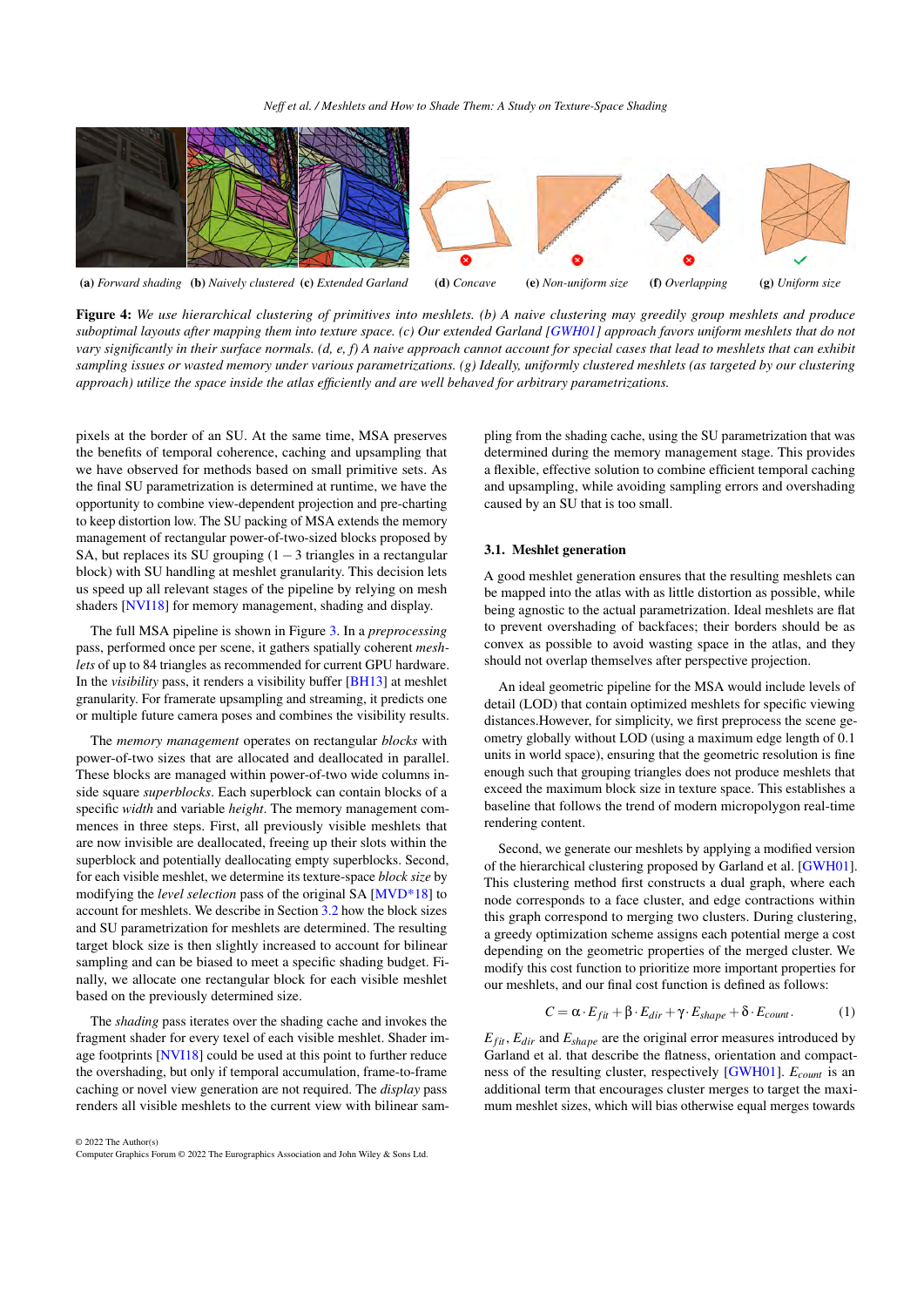<span id="page-5-2"></span>larger meshlet sizes. From initial experiments,  $\alpha = 1$ ,  $\beta = 8$  and  $\gamma = 0.5$  produced the most reliable results in our scenes. With these parameters, the optimizer will primarily prefer merging clusters that do not fold back onto themselves, with flatness and meshlet size being secondary criteria. However, the cost function alone does not preclude merging of clusters with strongly different orientations if the clustering runs out of alternatives. Therefore, we impose an additional hard constraint that clusters with large difference in average normal vectors must not be merged, which we tuned experimentally on our scenes. Large groups (more than 50 triangles) are not merged if the cluster normals deviate by more than 60 degrees. For smaller merges, this criterion is less strict, and merges with fewer than 10 triangles are permitted a deviation up to 90 degrees in their cluster normals. An example result of our clustering process and examples for the decision criteria of the clustering algorithm are shown in Figure [4.](#page-4-0) This clustering procedure only needs to be done once per scene, and the resulting hierarchy can be used to generate meshlets of various target sizes.

## <span id="page-5-0"></span>3.2. Meshlet parametrization

No single SU parametrization can lead to an optimal sample distribution for all possible views. This observation is independent of the SU type, be it groups of shading points or groups of primitives. Neither the mip-mapped  $8 \times 8$  tiles of TS nor the combination of  $1-3$ triangles into power-of-two-sized rectangles used in SA is distortionfree from arbitrary viewpoints. This raises the question on what SU parametrization works best for the meshlets of MSA. We investigate three different ways of determining the SU parametrization: perspective projection, pre-charting and orthographic projection.

Perspective projection A straight-forward choice for determining texture coordinates is to use a standard perspective projection from the current point of view. In terms of image quality, the result is optimal for the given viewpoint, and deteriorates in a manner proportional to the displacement of a new viewpoint from the current one. While such a proportional response is generally desirable, the sampling density is also proportional to the angle between the normal at a shading point and the view vector. Near the silhouette in the current view, undersampling may deteriorate the image quality even for small viewpoint displacements, and disocclusion artifacts may occur if the silhouette crosses the interior of the meshlet. We determine the texture-space block size for each meshlet based on its clipped image-space bounding box to ensure that the sample placement is as close as possible to the image-space sample placement. Unfortunately, a small performance penalty must be expected from the need to perform clipping inside the shader, since we cannot use hardware clipping when our render target is the shading cache and not a framebuffer corresponding to the current view.

Pre-charting Instead of defining a perspective parametrization on the fly, we can rely on a pre-charted parametrization per meshlet. Essentially, this combines MSA with a texel shading (TS) parametrization to achieve a more view-independenent result. Among the vast amount of surface parameterization methods [\[FH05\]](#page-10-21), we chose least squares conformal maps (LSCM) [\[LPRM02\]](#page-10-22), since it comes closest to our idea of a view-independent, yet largely distortion-free parametrization. We first determine an initial texture-space block size via screen-space edge lengths [\[MVD\\*18\]](#page-10-9). To calculate the scale of the final transformation that is used to allocate the meshlet, we combine this initial block size with the bounding box and area of the pre-computed UV chart. This optimizes the allocated memory individually also for UV charts that do not perfectly utilize their individual UV space.

Orthographic projection To mitigate the undersampling near the silhouette, we would prefer a "weaker perspective" projection which is less sensitive to the surface orientation. One can imagine how the image of a meshlet changes if the camera is not close to the meshlet, but rather a zoom lens with a large optical power is used. We simulate this type of parametrization using an orthographic projection, with the camera looking towards the meshlet center. We compute the texture-space block size based on the maximum subtended angle between the meshlet center and all meshlet vertices. This parametrization attempts to strike a compromise between view-independent pre-charting and view-dependent perspective parametrization. However, it obviously introduces some distortion with respect to either of the previous two parametrizations. In ideal cases, where meshlets are completely flat and perspective effects are minor, this could potentially be a useful view-agnostic parametrization.

All three types of parametrizations operate in a common framework: First, each transformed meshlet is rotated according to its oriented bounding box (using the gift wrapping algorithm [\[Jar73\]](#page-10-23)) to get an axis-aligned bounding box of minimal size in landscape orientation. This rotation can directly be baked into any precomputed mapping parametrization. If necessary, the scale component of the SU parametrization can be biased by the available memory in the texture atlas or to limit the number of fragment shader invocations. Moreover, we use a dilation filter to add a one pixel border necessary for bilinear filtering. Trilinear filtering is not expected to enhance quality if we can choose the size of each meshlet in the shading cache individually, which reduces overshading if meshlets are neither too large nor too small in image space. The final SU parametrization is used to determine a power-of-two texture-space block size in the shading cache. Once this parametrization is determined, it can be kept temporally coherent for multiple frames as required.

#### <span id="page-5-1"></span>4. Evaluation

We compare the different versions of MSA—MSA with perspective projection (MSA-P), MSA with pre-charting (MSA-UV) and MSA with orthographic projection (MSA-O)—against a selection of texture-space shading methods (see Section [2\)](#page-1-0) as well as against standard forward rendering with a depth prepass.

**Texel shading** Our TS implementation uses  $8 \times 8$  tiles in the pre-charted UV space with a total of five mip levels and trilinear filtering. To support overlapping UV spaces, we use layered rendering to make the UV space unique on a per-triangle basis without modifying the original UV layout. As TS with  $8 \times 8$  tiles is prone to overshading, we also evaluate against a variant that only shades individual pixels (TS-1).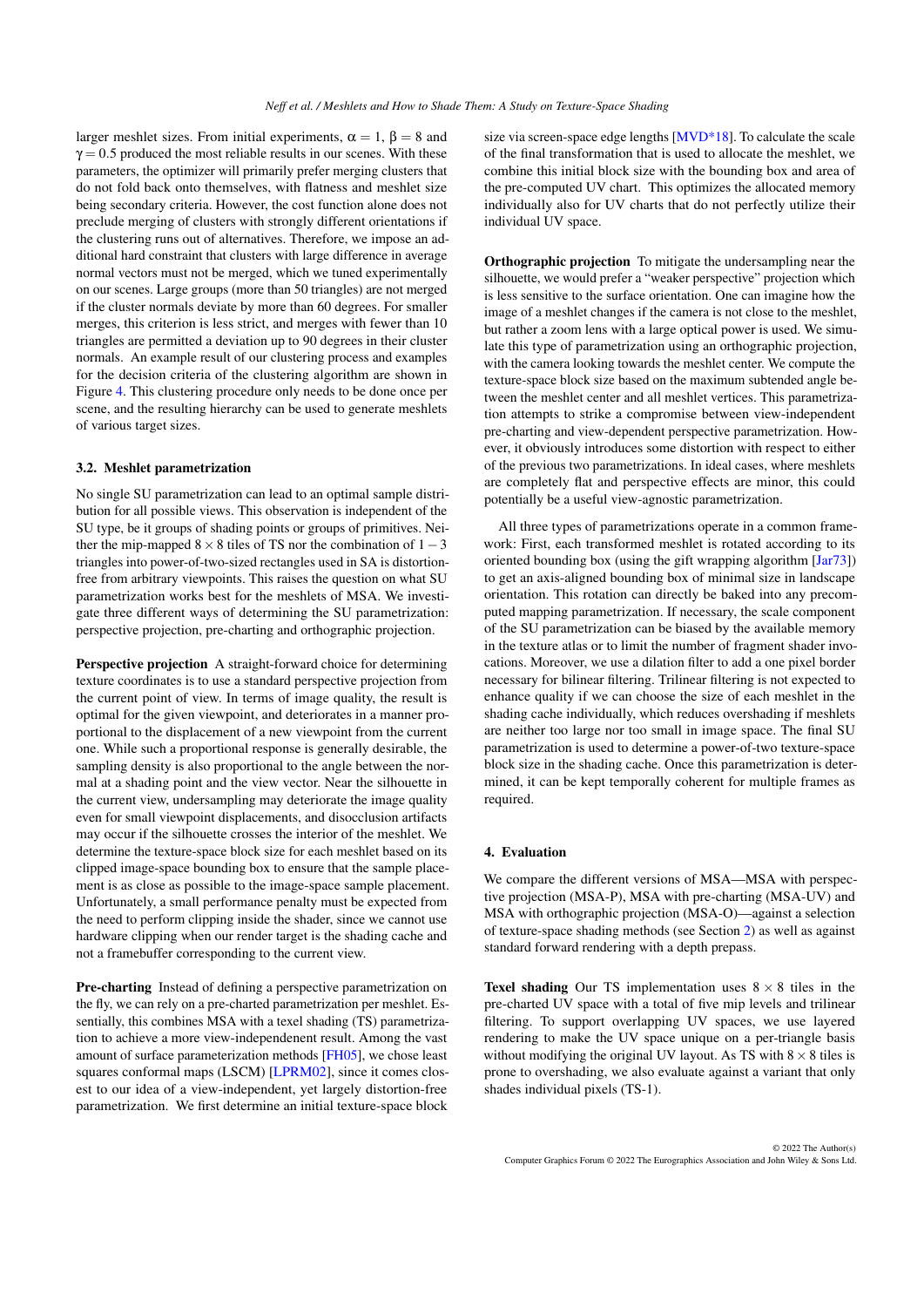<span id="page-6-0"></span>Shading atlas We configure SA to use a generous atlas size of 128 megapixels, allowing for large superblocks of  $2048 \times 2048$  pixels to prevent SA from being limited by its maximum block size. These conditions let us focus specifically on the distortion introduced by its blockwise mapping into the atlas.

Meshlet shading atlas For MSA, we use a similar atlas size of 128 megapixels and a superblock size of  $2048 \times 2048$  pixels. We evaluate the three parametrizations discussed in Section [3:](#page-3-1) MSA-P, MSA-UV and MSA-O.

## 4.1. Evaluation setup

Test scenes We test on three scenes containing physically-based materials [\[Sch94\]](#page-10-24) and animated lighting and models to evaluate both SA and MSA. *Robot Lab* uses the stock materials, lights and animations provided in the Unity sample scene, including a light shining through a rotating fan and multiple moving robots. *Sponza* (Crytek) was extended by animated, colored spotlights as well as animated falling boulders that provide a challenging scenario in terms of shading and visibility. *Space* is a custom scene built from assets that are freely available on the Unity Asset Store, and showcases a platform in space, with flying asteroids and space ships, as well as challenging animated lighting and high-frequency metallic textures. To properly evaluate TS, we use slightly modified versions of two scenes, *Robot Lab*-texel and *Space*-texel. Both scenes were altered so that their TS footprint fits into 24 GB of video memory. We also evaluate all other approaches on these modified scenes. In all scenes, large triangles are subdivided to provide optimal conditions for both SA and MSA, see Figure [1](#page-0-0) for a visualization of the geometric resolution when grouped into meshlets. For each scene, we evaluate four different camera setups, including two dynamic camera paths and two static camera positions for a total of 900 frames at 60 Hz.

Comparison setup We compare all shading methods against a forward renderer with  $4\times$  supersampling in terms of quality, shader invocations and overshading (OS). We compute overshading individually for each texture-space method by counting the amount of accessed texels during display, versus the amount of shaded texels this enables us to judge the sample efficiency given frame-by-frame shading. We roughly bias all methods towards a shading budget of  $1920 \times 1080$  samples, either by decreasing the bounding box or block size of the SU (SA, MSA) or by adding a positive mip level bias (TS). This bias is computed by measuring the average shader invocations without bias in a calibration run through the scenes. We measure the quality of each approach by computing FLIP [\[ANA\\*20\]](#page-10-25) and LPIPS [\[ZIE\\*18\]](#page-10-26) metrics against the supersampled forward renderer.

We also evaluate the temporal amortization capabilities of each renderer. We run each scene with a constant temporal upsampling rate, where only every *n*-th frame contains updated shading and animations, and intermediate frames are generated by sampling from the texture-space representation. In this *temporal amortization* experiment, we simulate a server-client streaming setup with perfect visibility prediction for the next *n* frames. We evaluate temporal upsampling rates of  $n \in \{4, 8, 16\}$  on all dynamic camera paths, and bias all renderers towards an increased shading budget

© 2022 The Author(s) Computer Graphics Forum © 2022 The Eurographics Association and John Wiley & Sons Ltd. of  $2 \times 1920 \times 1080$  samples. Thus, we can determine the temporal amortization capabilities of each approach, while still allowing for a higher shading budget to make up for the temporal reuse and resampling of shading information.

System setup All tests were run on a workstation with an NVIDIA RTX 3090 GPU with 24 GB of video memory and an Intel Core i7-8700K CPU with 32 GB of system memory.

#### 4.2. Optimal primitive count in meshlets

To determine the optimal number of triangles per meshlet, we first perform a small ablation experiment on some selected scenes. For each scene described in Section [4,](#page-5-1) we choose an animated camera path and evaluate the maximum number of triangles per meshlet in the range of [1,4,16,40,84]. We bias the shader invocations of each method to  $1920 \times 1080$  pixels, and measure FLIP [\[ANA\\*20\]](#page-10-25) and LPIPS [\[ZIE\\*18\]](#page-10-26) for MSA using perspective (MSA-P), precharted (MSA-UV) and orthographic (MSA-O) parametrizations. Furthermore, to show the effect of meshlet sizes on run-time performance, we also compare timings of all stages of MSA-UV against the original SA.

The quality results of the meshlet-size ablation can be seen in Table [1.](#page-7-0) Both FLIP and LPIPS clearly show that larger meshlet sizes lead to improved quality at a fixed shading budget. This matches the expectation that smaller groups of meshlets require more samples at the borders to enable bilinear sampling, which results in overall worse quality when the shading budget is limited. MSA-UV benefits the most from larger meshlet sizes, while MSA-O benefits the least. For MSA-O, this can be explained by triangles that overlap unfavorably after projection, and thus smaller meshlets achieve similar quality even though the overshading due to additional boundary pixels is higher for small meshlets. As it showed the best overall image quality, we only consider the maximum meshlet size of 84 throughout the rest of our evaluation.

In terms of run-time performance, Table [2](#page-7-1) clearly shows that small meshlet sizes are suboptimal, especially for texture-space memory management. Compared to SA, MSA-UV at a maximum meshlet size of 84 shows a  $4.72 \times$  speedup when allocating and deallocating blocks in texture space, as well as a  $2.18 \times$  speedup when determining the optimal block sizes. This speedup is optimal across our tested meshlet sizes—both larger and smaller meshlet sizes reduce the achieved speedup. Very small meshlet sizes (such as 1, 4 or 16) show up to  $3-7\times$  worse performance across all stages, with the shading stage being impacted the most. Small groups of primitives are more suited towards traditional geometry pipelines and need specific tuning to achieve optimal performance. Furthermore, our implementation also does not benefit from even larger meshlet sizes. During shading, MSA-UV shows slight overheads compared to the original SA, which are mostly due to the usage of conservative rasterization. Finally, in the display stage, MSA-UV outperforms SA with as few as 16 triangles per meshlet. Overall, our prototype implementation of MSA-UV outperforms SA at meshlet sizes larger than 84 both in terms of quality and run-time performance.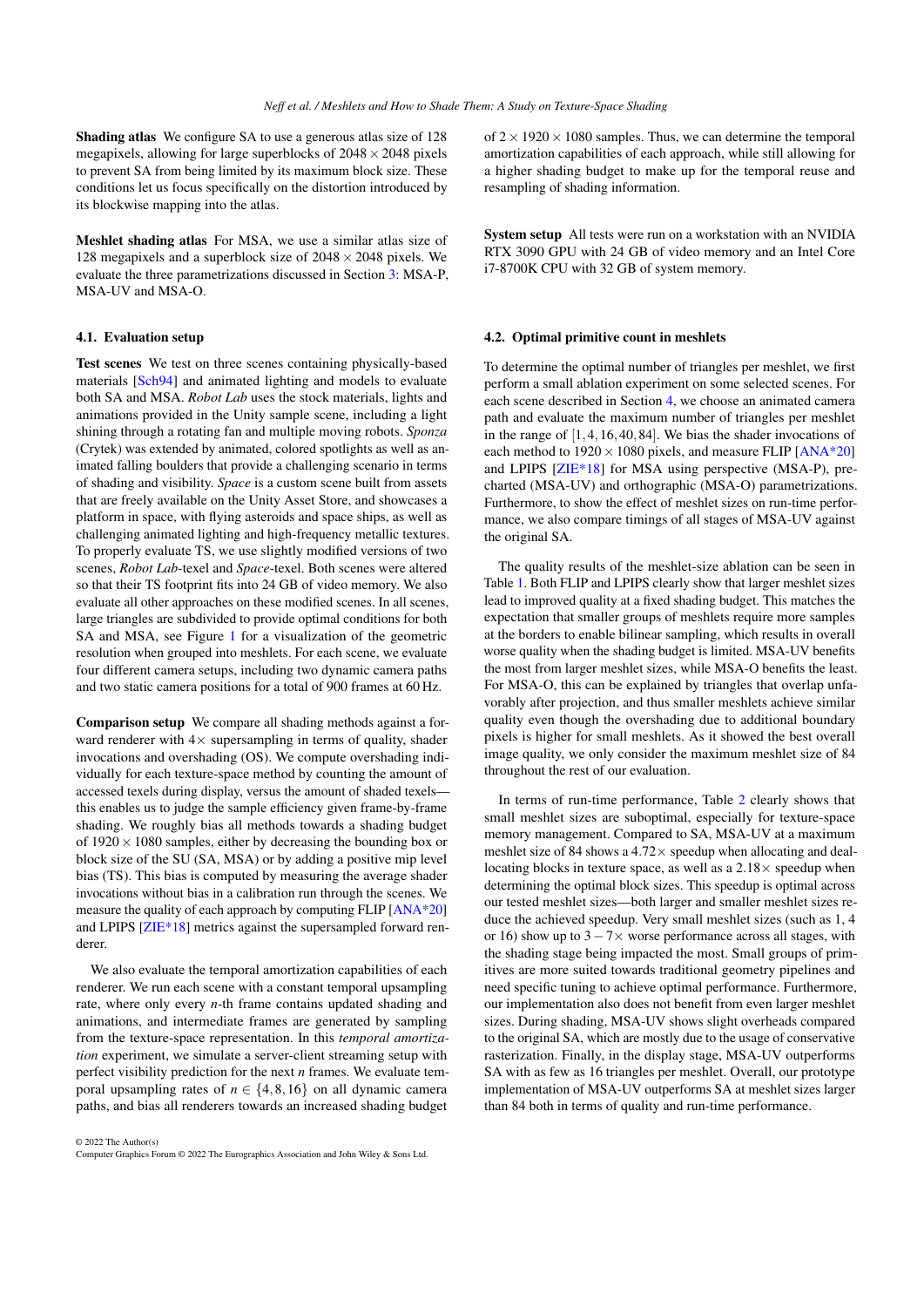*Neff et al. / Meshlets and How to Shade Them: A Study on Texture-Space Shading*

<span id="page-7-2"></span>

*(*4× *SSAA)*

Figure 5: Qualitative comparison of all shading methods in the Space-texel scene. Among the texture-space methods, MSA-UV achieves the *closest result compared to the reference. All other methods blur the fine high-frequency texture and shading details in this scene.*

<span id="page-7-3"></span>

Figure 6: *Qualitative comparison of all shading methods in the* Robot Lab*-texel scene. All methods perform very well, as this scene contains mostly low-frequency texture detail and shading. MSA-UV, MSA-P and SA manage to achieve slightly sharper textures, with MSA-O and TS being slightly blurrier in comparison.*

<span id="page-7-0"></span>Table 1: *FLIP and LPIPS results averaged across three representative paths in* Robot Lab*,* Space *and* Sponza *to evaluate differing maximum triangle counts per meshlet. At a limited shading budget, larger meshlet sizes show improved quality, suggesting that the sampling error and overshading is reduced for larger meshlets.*

|              |                      | MSA-O |             | MSA-P        | <b>MSA-UV</b> |        |  |
|--------------|----------------------|-------|-------------|--------------|---------------|--------|--|
| Meshlet Size | <b>LPIPS</b><br>FLIP |       | <b>FLIP</b> | <b>LPIPS</b> | <b>FLIP</b>   | L PIPS |  |
|              | .061                 | .241  | .059        | .235         | .061          | .255   |  |
| 4            | .054                 | .192  | .053        | .189         | .049          | .176   |  |
| 16           | .054                 | .195  | .052        | .181         | .049          | .176   |  |
| 40           | .054                 | .193  | .051        | .177         | .048          | .167   |  |
| 84           | .053                 | .193  | .049        | .170         | .047          | .170   |  |

<span id="page-7-1"></span>Table 2: *Timings in milliseconds for all stages of MSA-UV and SA. MSA-UV-N denote the timings for a variety of meshlet sizes N. Overall, MSA-UV outperforms the original SA at meshlet sizes larger than* 84 *in terms of memory management, while incurring slight overheads during shading due to conservative rasterization.*

| Renderer         | <b>Block</b><br>Size | <b>Block</b><br>(De-)Alloc. | Shading | Display | Total |
|------------------|----------------------|-----------------------------|---------|---------|-------|
| MSA-UV-1         | .151                 | .355                        | 7.488   | .275    | 8.269 |
| MSA-UV-4         | .075                 | .156                        | 6.408   | .141    | 6.781 |
| $MSA-UV-16$      | .044                 | .081                        | 5.852   | .071    | 6.047 |
| $MSA-UV-40$      | .030                 | .055                        | 5.852   | .058    | 5.997 |
| MSA-UV-84        | .022                 | .036                        | 5.713   | .058    | 5.829 |
| $MSA-UV-126$     | .023                 | .039                        | 5.740   | .058    | 5.859 |
| <b>SA</b>        | .048                 | .170                        | 5.623   | .092    | 5.932 |
| MSA-UV-84        |                      |                             |         |         |       |
| vs. SA (Speedup) | 2.180                | 4.716                       | .984    | 1.583   | 1.018 |

© 2022 The Author(s) Computer Graphics Forum © 2022 The Eurographics Association and John Wiley & Sons Ltd.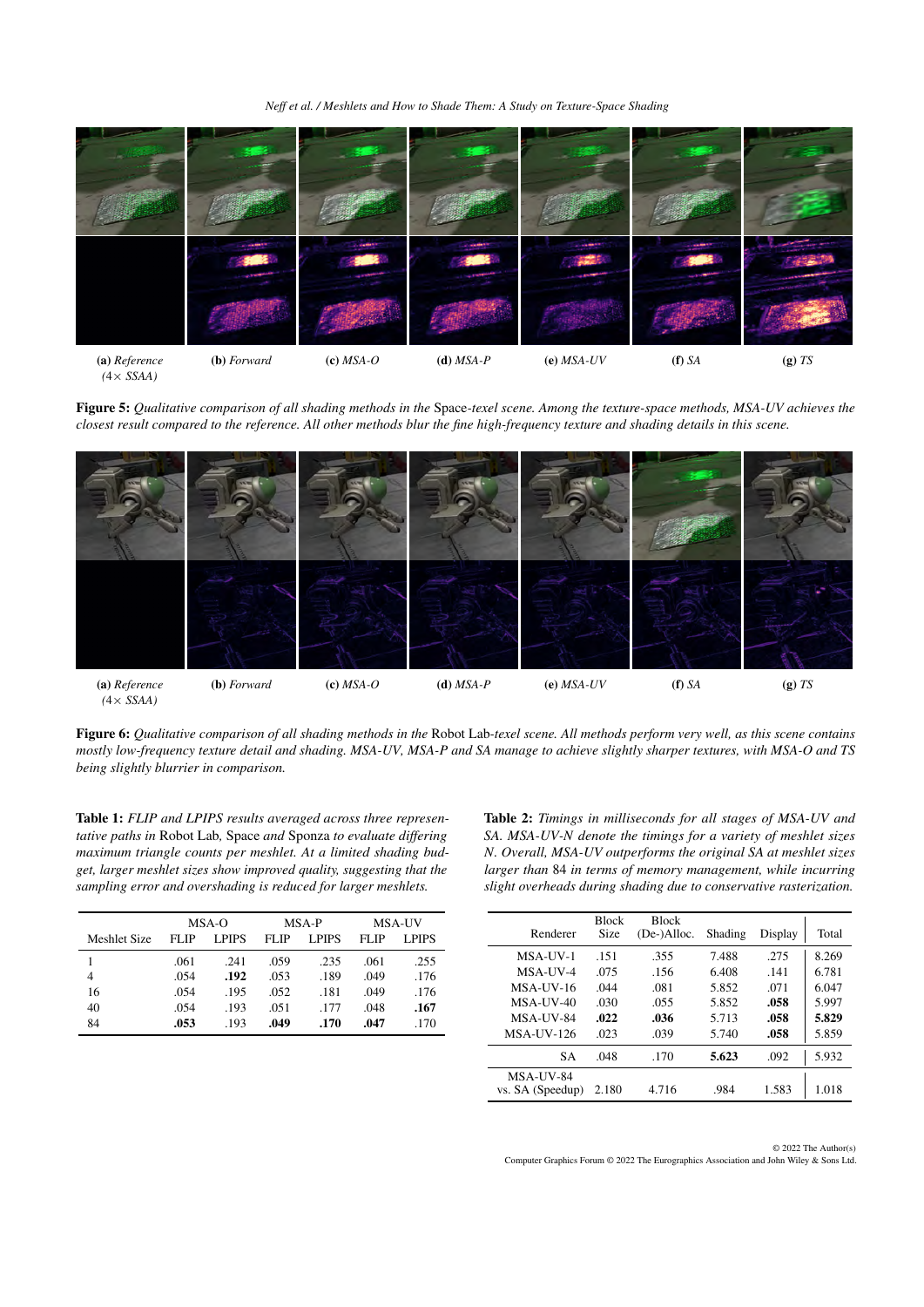<span id="page-8-1"></span><span id="page-8-0"></span>

| <b>Table 3:</b> We evaluate all methods by comparing them in terms of quality (FLIP and LPIPS) and overshading (OS) at a limited shading budget  |
|--------------------------------------------------------------------------------------------------------------------------------------------------|
| of $1920 \times 1080$ pixels. Across all our scenes, the MSA methods are the best performing texture-space methods, performing almost as well as |
| the forward renderer. Although MSA-UV exhibits slightly more overshading compared to MSA-P and SA, it still achieves the best quality,           |
| suggesting that its quality per shaded pixel is higher due to a more suitable mapping into texture-space. Both TS and TS-1 fall behind the       |
| competing texture-space methods, as these approaches either show significant overshading (TS) or require explicit mip mapping (TS-1), which      |
| results in lower image quality at a fixed shading budget.                                                                                        |

|               |       | Robot Lab    |                          |       | Space        |        |      | Sponza            |                          |             | <i>Robot Lab-texel</i> |                          |             | <i>Space-texel</i> |                          |      | Average           |           |
|---------------|-------|--------------|--------------------------|-------|--------------|--------|------|-------------------|--------------------------|-------------|------------------------|--------------------------|-------------|--------------------|--------------------------|------|-------------------|-----------|
| Renderer      | FLIP. | <b>LPIPS</b> | OS                       | FLIP. | <b>LPIPS</b> | OS.    |      | <b>FLIP LPIPS</b> | <b>OS</b>                | <b>FLIP</b> | LPIPS                  | OS                       | <b>FLIP</b> | <b>LPIPS</b>       | OS                       |      | <b>FLIP LPIPS</b> | <b>OS</b> |
| Forward       | .028  | .107         | $\overline{\phantom{0}}$ | .062  | .078         | $\sim$ | .038 | .078              | $\overline{\phantom{a}}$ | .023        | .054                   | $\overline{\phantom{a}}$ | .066        | .085               | $\overline{\phantom{a}}$ | .043 | .074              |           |
| MSA-O         | .035  | .185         | 1.150                    | .075  | .172         | 1.357  | .050 | .203              | 1.232                    | .030        | .116                   | 1.103                    | .073        | .127               | 1.183                    | .052 | .143              | 1.205     |
| MSA-P         | .035  | .178         | .078                     | .070  | .140         | 1.032  | .047 | .178              | 1.041                    | .029        | .105                   | 1.047                    | .071        | 118                | 1.072                    | .050 | .128              | 1.054     |
| <b>MSA-UV</b> | .032  | .157         | 1.175                    | .068  | .155         | 1.348  | .048 | .191              | 1.250                    | .026        | .086                   | 1.115                    | .063        | .101               | 1.170                    | .047 | .123              | 1.212     |
| <b>SA</b>     | .037  | -193         | 1.022                    | .074  | 166          | .068   | .048 | .188              | 1.054                    | .029        | .107                   | 1.015                    | .071        | 127                | 1.043                    | .052 | .139              | 1.041     |
| TS            |       |              |                          |       |              |        |      |                   | $\overline{\phantom{a}}$ | .051        | .249                   | 3.031                    | .117        | 192                | 3.884                    | .084 | .175              | 3.457     |
| $TS-1$        |       |              |                          |       |              |        |      |                   | $\overline{\phantom{a}}$ | .032        | .119                   | 000.                     | .087        | .125               | 000.1                    | .059 | .101              | 1.000     |

## 4.3. Image quality

The results in Table [3](#page-8-0) show that MSA comes closest towards matching the quality of forward rendering at a fixed shading budget. Among the tested texture-space methods, MSA-UV achieves the highest quality, followed closely by MSA-P. MSA-O suffers from the fact that an orthographic projection differs too much from the required sample distribution during display, even for well-behaved meshlets. SA performs surprisingly well, given that it tends to produce blurring artifacts if triangles of different sizes are matched within blocks [\[MVD\\*18;](#page-10-9) [HSS21\]](#page-10-16). We attribute this finding to the near-optimal geometric resolution in our scenes—triangles are sufficiently subdivided such that they can be mapped into rectangular blocks very efficiently. Finally, TS achieves the worst quality throughout all scenes. In contrast to its competitors, which directly choose a size per SU, TS needs to explicitly shade all the required texels for trilinear filtering in two mip levels, which significantly increases the total shading load, resulting in much lower quality when biased towards a fixed shading budget. The same result can also be seen when shading individual texels instead of tiles (TS-1), where the requirement for explicit shading of mip levels still results in overall worse quality at a limited shading budget.

Figures [5](#page-7-2) and [6](#page-7-3) showcase cropped images and FLIP results from the *Space*-texel and *Robot Lab*-texel scenes. *Space*-texel (Figure [5\)](#page-7-2) shows noticeable shading aliasing, which can vary significantly depending on the sample distribution in texture space. All tested methods (including the standard resolution forward renderer) blur the final result too much, with TS being completely blurry due to the limited shading budget. MSA-UV better replicates the highfrequency texture detail compared to all the other methods, as it allocates slightly more space based on its pre-charted layout. In *Robot Lab*-texel (Figure [6\)](#page-7-3), all methods fare very well due to the low-frequency nature of the scene. Most textures are low-frequency, and there is no high-frequency lighting or animation present in this scene. Still, we observe that MSA-UV shows the most faithful representation compared to the reference, with SA and MSA-P following closely. TS also handles this scene well, despite the significant bias to fit the shading budget.

#### © 2022 The Author(s) Computer Graphics Forum © 2022 The Eurographics Association and John Wiley & Sons Ltd.

## 4.4. Overshading

For each TSS method, we compute the overshading (OS) as the ratio between shaded pixels and pixels that are used to generate the final image. Ignoring TS-1 (which only shades the exact number of pixels necessary for final display), the overshading results in Table [3](#page-8-0) show that SA exhibits the least amount of overshading. We attribute this to the well-behaved geometric resolution of our scenes—if triangles can be packed efficiently into blocks at almost correct resolution, SA operates at optimal conditions. Furthermore, since SA only uses 1−3 triangles per SU, it only shades a small portion of occluded or out-of-view samples. The MSA variants occupy the second place, with MSA-P exhibiting less overshading than MSA-UV, followed by MSA-O. Its use of a perspective parametrization suggests that MSA-P is efficient in terms of overshading, as it clips away a majority of invisible texels that would lie outside the view frustum, and maps the meshlets with the same parametrization that is used in the current view. In contrast, the pre-charted layouts of MSA-UV can generate more overshading for partially invisible geometry, as full meshlets are shaded as a unit, even if only a single triangle is visible. The mesh shaders could be modified to discard fully invisible triangles within meshlets, further increasing quality for single frame rendering as it lowers the bias. However, this would diminish the support for temporal accumulation and novel view generation, where shading primitives that are slightly out of view must be rendered. MSA-O suffers from the same problem, as it shades all triangles of each partially visible meshlet. Since it is not as optimized with respect to the texture layout as MSA-UV, it produces worse image quality at similar amounts of overshading. Overall, even though MSA-UV exhibits more overshading compared to MSA-P, it is more robust to resampling its texture-space layout to fit into lower shading budgets, resulting in MSA-UV achieving better quality compared to MSA-P on average. Finally, TS shows the most amount of overshading, with most of it attributed to the  $8 \times 8$  tiles that need to be shaded for each texel that is required by the final display pass. With trilinear filtering, this can result in a potential 8 tiles that need to be shaded for a single output pixel if viewing angles are very oblique or only a small part of the texture is visible on screen. At worst, this can require  $512(= 8.8.8)$  shaded texels for a single output pixel, though this extreme case is unlikely in practice.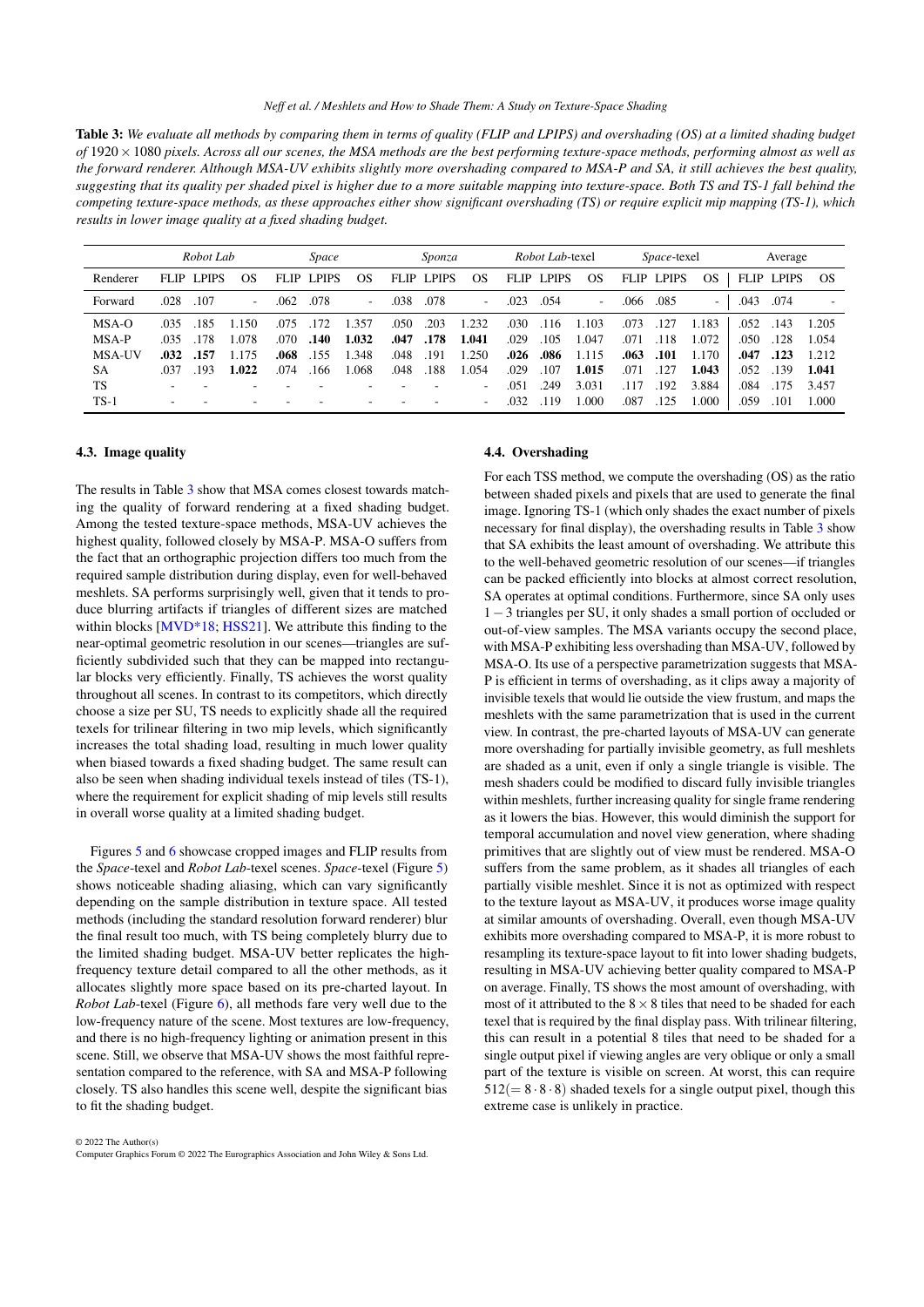## 4.5. Temporal amortization

When keeping shading information over multiple frames and sampling from different novel views, view agnostic parametrizations have a clear advantage over perspective parametrizations that are tailored towards a specific view. This can be seen in Table [4—](#page-9-0)at all upsampling rates, MSA-UV achieves the best quality. Compared to the results without temporal upsampling, MSA-O even outperforms MSA-P on all upsampling rates, suggesting that the more view-independent orthographic projection is slightly more suitable compared to a reference perspective projection if shading results are reused over multiple frames. The SA performs almost as well as MSA-O in FLIP, but fares slightly worse in LPIPS—suggesting that it is also well suited for temporal upsampling, but still suffers from its inherent sampling issues due to the fixed rectangular layout, reducing image quality. Finally, even with an increased shading budget, TS shows the worst quality in the temporal upsampling use case. Even though its texture-space mapping is completely view-agnostic, its inherent overshading still results in quality degradation at a fixed shading budget.

<span id="page-9-0"></span>Table 4: *Across various temporal upsampling factors n, the MSA variants achieve the best image quality. MSA-UV benefits the most from its view-agnostic mapping, which lends itself well to temporal upsampling. Furthermore, orthographic projection (MSA-O) enables higher quality upsampling compared to perspective projection (MSA-P), as it is not as affected by sample distortion over time. Even with an increased shading budget, the inherent overshading of TS reduces its effectiveness for temporal upsampling.*

|               |                      | $n = 4$ |       | $n=8$  | $n=16$ |        |  |
|---------------|----------------------|---------|-------|--------|--------|--------|--|
| Renderer      | <b>LPIPS</b><br>FLIP |         | FL IP | LPIPS  | FLIP   | L PIPS |  |
| $MSA-O$       | .045                 | .098    | .049  | .102   | .056   | .113   |  |
| MSA-P         | .047                 | .105    | .051  | $-111$ | .061   | .126   |  |
| <b>MSA-UV</b> | .041                 | .080    | .045  | .084   | .052   | .094   |  |
| SА            | .048                 | .117    | .051  | .122   | .058   | .130   |  |
| TS            | .061                 | .099    | .065  | .105   | .072   | .112   |  |

#### 5. Limitations, conclusion and future work

Based on existing work, we showed that texture-space methods can be primarily identified by the *grouping* and *parametrization* of *shading units*. We derived a taxonomy of texture-space shading, which is a useful tool to analyze the benefits and drawbacks of texture-space shading methods. By observing a gap in this taxonomy, we motivated a texture-space shading approach that is able to use arbitrary *parametrizations* on large groups of primitives: the meshlet shading atlas (MSA). We showed that it is beneficial for the final image quality to group as many primitives as possible into meshlets, and when compared to existing texture-space shading methods, the MSA achieves better quality at the same shading budget. Furthermore, when reusing shading information over multiple frames, we demonstrated that using pre-charted LSCM maps enables a high-quality view-agnostic mapping into texture space. Even without temporal reuse, pre-charted meshlets result in high quality, likely because charting meshlets separately results in less distortion compared to charting a whole mesh at once. Finally, we show that

even a simple perspective parametrization can be sufficient for highquality texture-space shading, without requiring precomputation of charts. Overall, the MSA provides an elegant solution for various texture-space shading problems, while being simple to integrate into modern rendering systems. The main limitation of MSA is that its effectiveness can depend on the geometric resolution and clustering of the scene, especially for the orthographic and perspective variants. These variants can show disocclusion artifacts within projected meshlets if the camera view changes. Furthermore, large-scale meshlets might exceed the maximum block size in texture-space, and can also result in more overshading if only a few of their primitives are visible in the current view, as visibility is always handled on a per-meshlet granularity. Although the amount of overshading for MSA is comparable to existing work, if novel view generation is not desired, invisible triangles can be culled in the mesh shader to further reduce the amount of overshading. Additionally, these considerations could be addressed by optimized levels of detail, where the meshlet clustering pipeline produces meshlets that are sized appropriately for any given viewing distance.

A second limitation of our initial prototype is the packing density for streaming scenarios. MSA-UV achieves a packing density of 55% when scaling the meshlets to the allocated block size, mostly due to the empty space of non-rectangular meshlets. However, for streaming, due to the inherent temporal coherence of the MSA, it would be possible to cut and pack the shading cache into MPEGblock-sized pieces to achieve a more optimal packing density. The MPEG-encoder could then efficiently encode the remaining empty space, resulting in bitrates and encoding speeds that are similar to image sequences only containing shaded pixels. Furthermore, we could provide an empty-space mask to a custom encoder, such that all non-shaded pixels could be completely ignored.

Thirdly, as the MSA directly inherits its block-based memory management from the SA, it inherits some of its shortcomings. In particular, applying a large bias towards the block sizes in texture space can lead to visible popping artifacts if block sizes change between neighboring powers of two. This is not noticable when meshlets are shaded at their optimal size, and could also be remedied by lifting the power-of-two limitation on block allocation or modifying the meshlet parametrization to smoothly scale when transitioning between block sizes under heavy bias.

Finally, MSA allows fine-grained control over the desired amount of shader invocations. Individual triangles can be culled when not needed; we can even use exact shader footprint determination to shade only the required pixels for the final display pass. These measures can be mixed and matched for individual pixels, individual triangles or full meshlets.

To our knowledge, MSA is the first texture-space shading system that transforms and shades large groups of primitives in texture space. We believe that this approach will be an essential part of modern rendering systems, and that the MSA provides an attractive solution to the memory management and parametrization parts of this pipeline.

Acknowledgment This work was supported by the Christian Doppler Laboratory for Semantic 3D Computer Vision, funded in part by Qualcomm Inc.